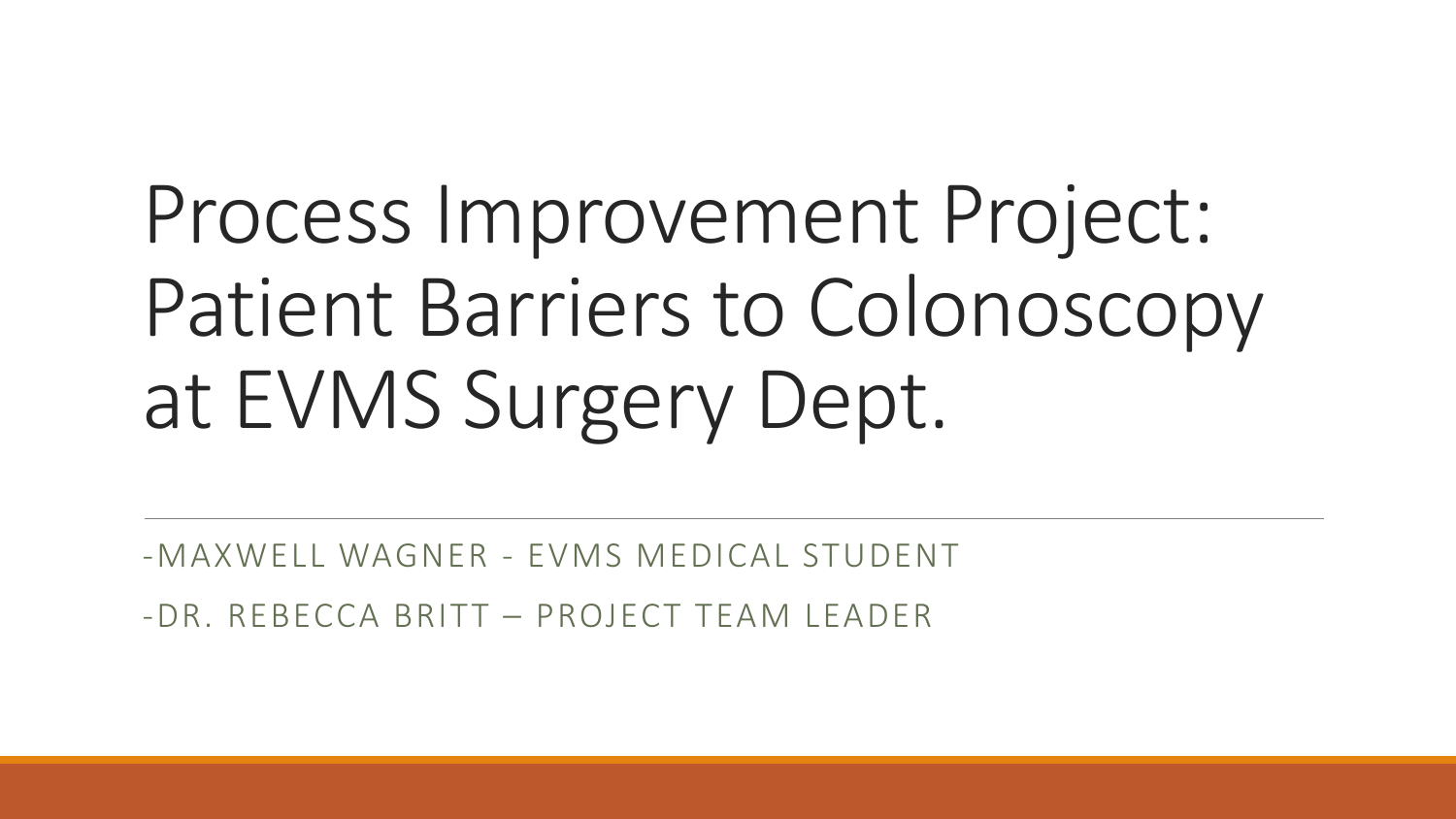

Colonoscopy is the examination of the colon (large bowel) using a flexible fibre-optic colonoscope

### Introduction

•Colorectal cancer is the 3<sup>rd</sup> leading cause of cancer-related death in the United States

•More than 140,000 patients are diagnosed yearly

- •Screening colonoscopy:
	- 1. Can lead to cancer detection at an earlier stage of disease
	- 2. Can be used to prevent future development of cancer by the detection of polyps that can be removed

### •So what is the problem?

• Despite prevalence of colorectal cancer and screening, approximately 1/3 of patients are not surveilled/screened properly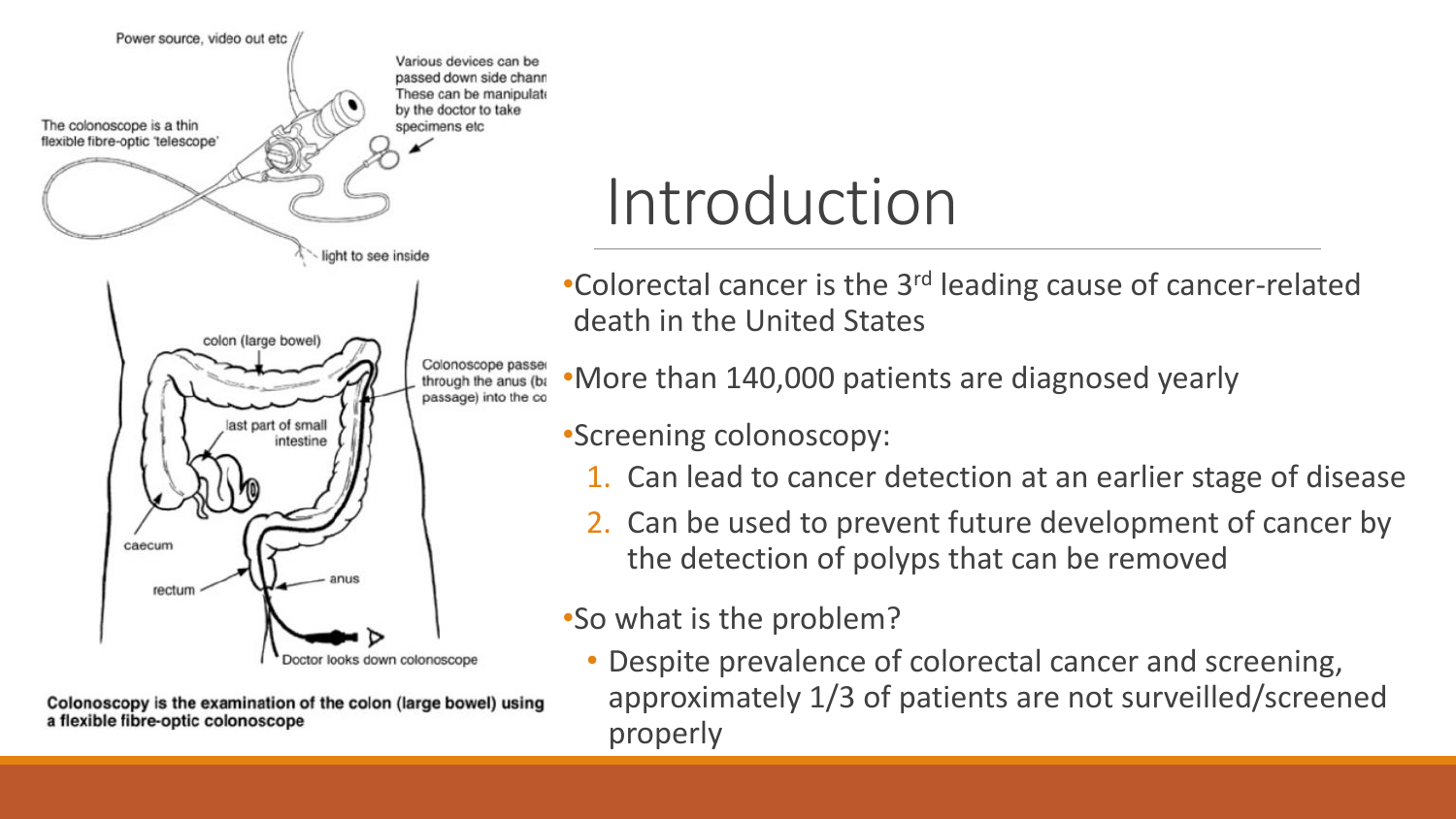### Who cares?

- •The National Colorectal Cancer Roundtable Organization
	- Founded by the **American Cancer Society** and the **CDC**

•Why?

- To address the lack of colorectal cancer screening in the United States.
- Their initiative:
	- **"80% by 2018" = Goal of having 80% of adults aged 50 and older screened by 2018**

•How?

• Through education and outreach.

•Where we are currently:

• EVMS ACC Clinic population remains significantly below the 80% goal.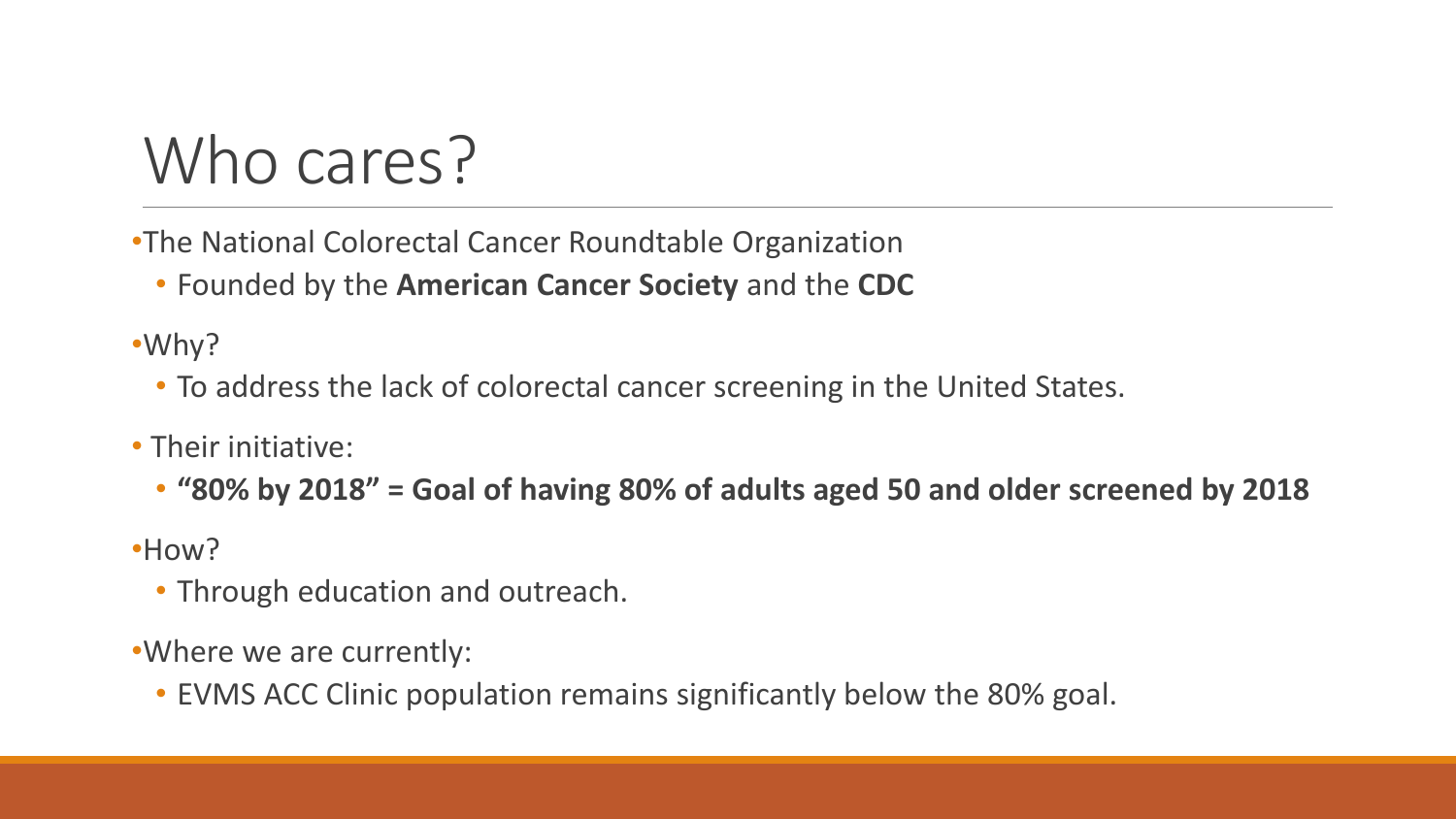# About the EVMS Ambulatory Care Clinic

### •What does it do?

- Serves as a safety net clinic for the uninsured population
- EVMS General Surgery clinic sees patients who are referred for screening and diagnostic colonoscopies from a variety of sources and referrals

### •How does it work?

- Patients are scheduled for colonoscopy at Sentara Norfolk General Hospital by EVMS Surgery
- However, many of the patients do not show up the day of the procedure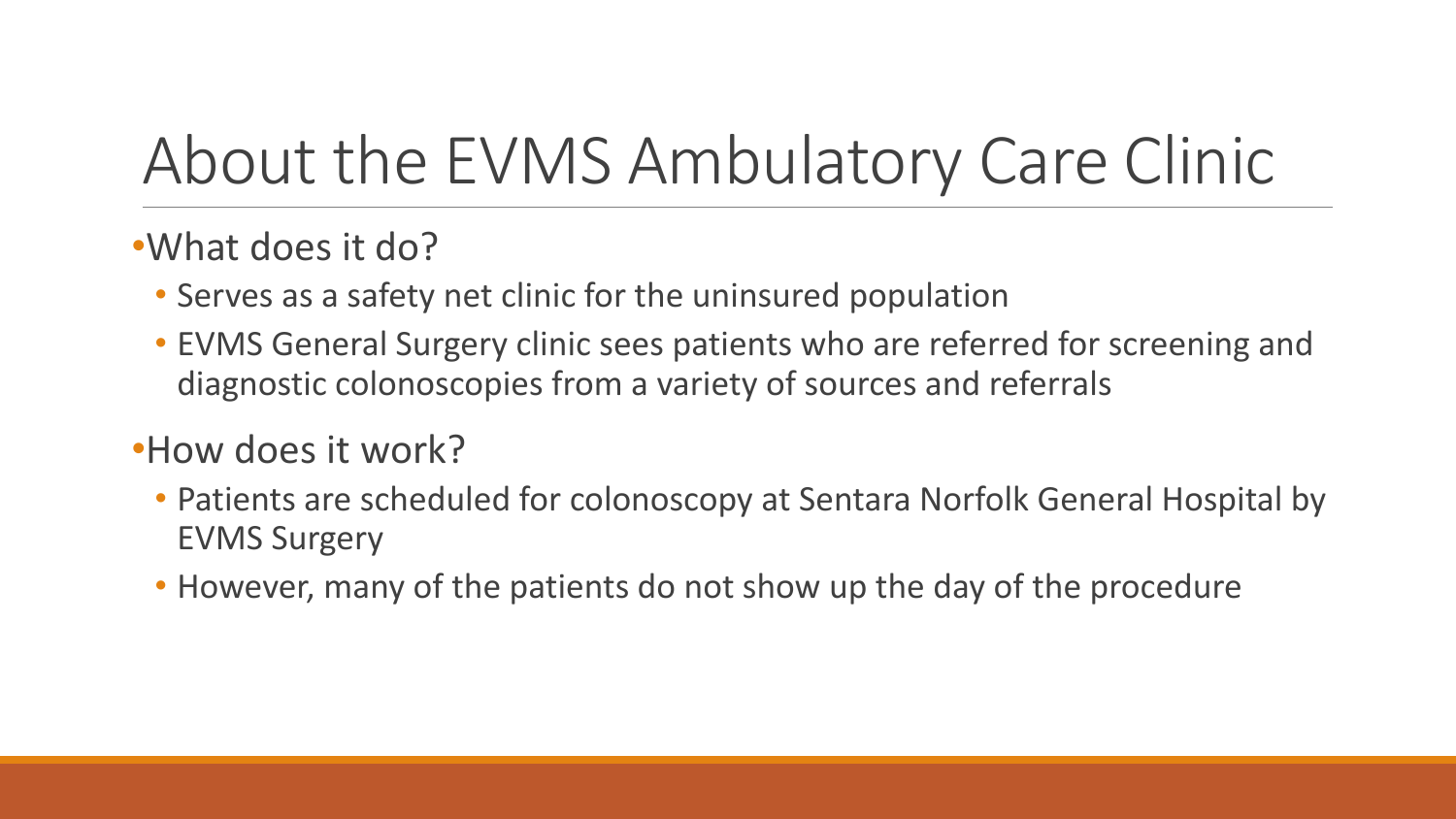# Project Plan and Objectives

- 1. Review the scheduled colonoscopy patients for the EVMS Surgery physicians from 2013 to present
- 2. Identify and review the patients who did not show or cancel their appointments
- 3. Contact the patients who did not show for the appointment to ask the reason for their no-show
- 4. The patients contacted will be offered a follow up visit in the ACC Surgery clinic to attempt to reschedule the colonoscopy.
- 5. The data obtained will be used to better understand the limitations and barriers preventing our patient population from achieving the desired test.
- 6. Results will be used to streamline processes to better serve the patient population.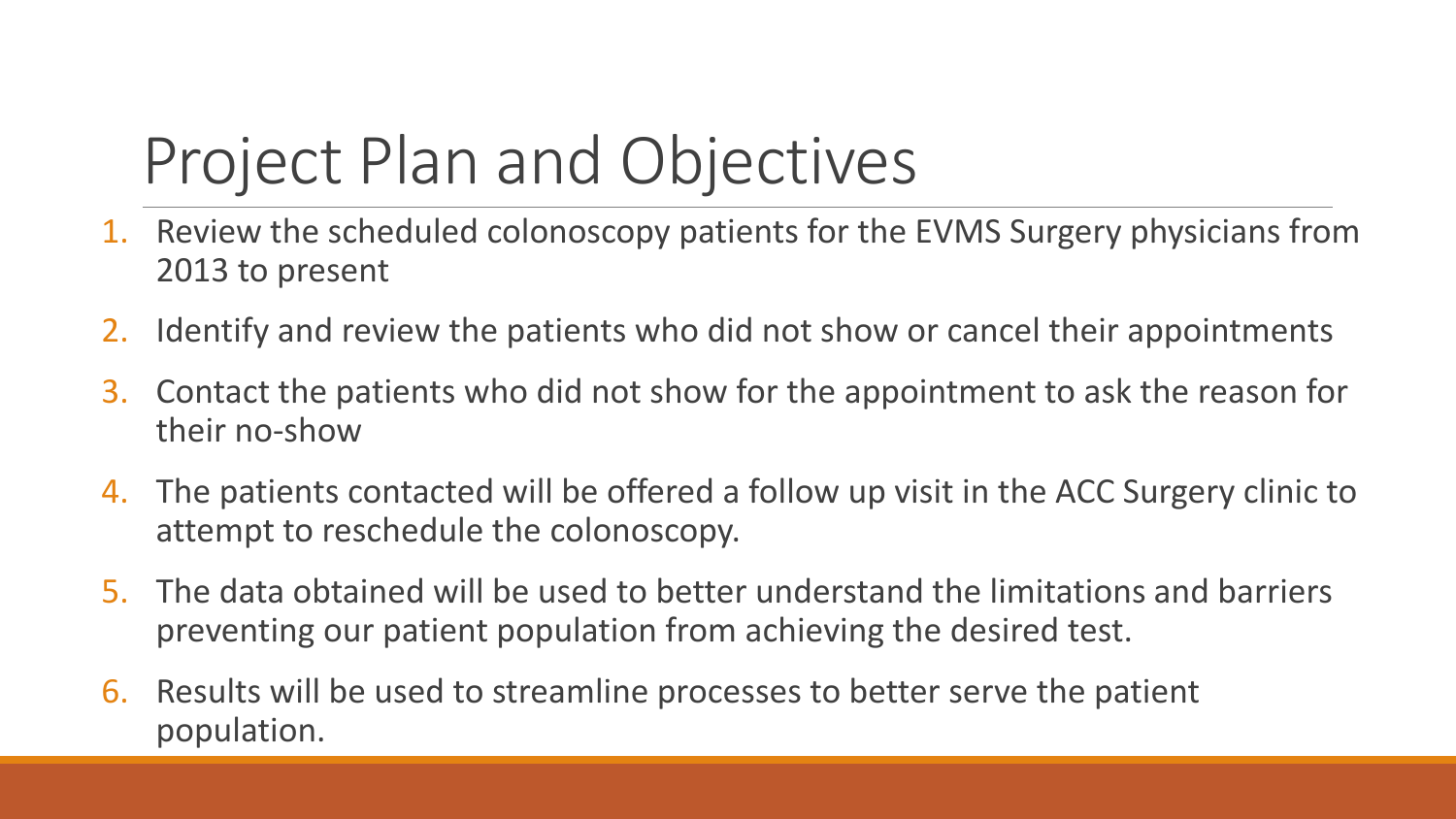### Project Methods

 $\checkmark$  Identify and review patients who cancelled or did not show for their colonoscopy

Record and Analyze patients' data  $-$  specifically:

- **√Gender**
- $\sqrt{Age}$
- $\sqrt{R}$ ace
- $\checkmark$  Insurance status
- City of residence
- $\sqrt{\frac{1}{100}}$  Reasons for cancellation/no-show
- Duration until next Colonoscopy (if rescheduled)
- Colonoscopy findings
- $\sqrt{BM}$
- Comorbidities
- Smoking, Alcohol, and Drug Use **History**
- Family History
- **√ PCP Status**
- Last ED Visit

 $\sqrt{\frac{1}{2}}$  Previous CT status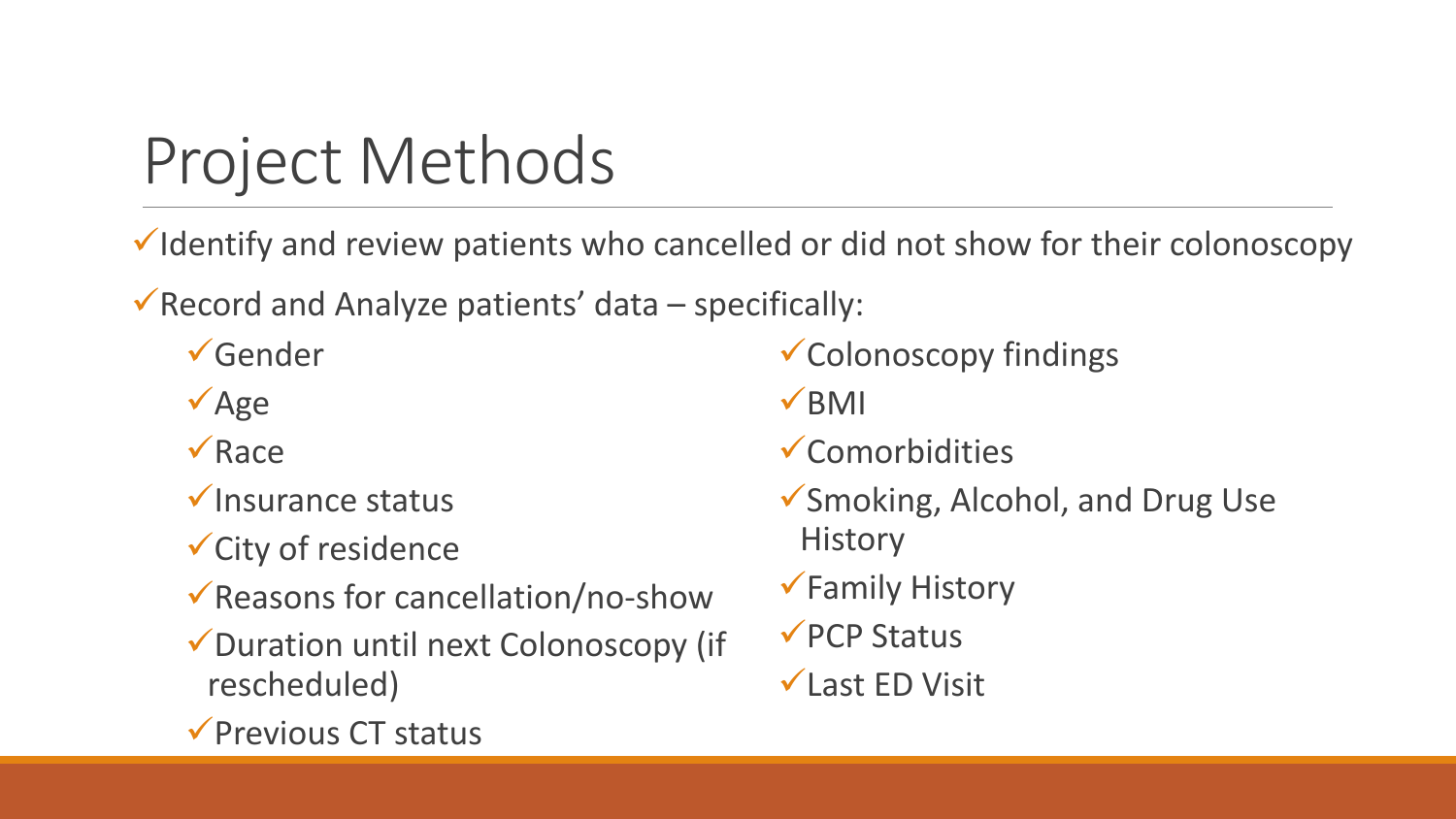### Demographics

### •Initial review of **25 EVMS ACC patients** with cancelled or no-show colonoscopies

#### •**Demographics**

| Age            |       |
|----------------|-------|
| < 50           | 4     |
| 50-64          | 18    |
| 65<br>$\geq$   | 3     |
| <b>Avg Age</b> | 54.68 |
|                |       |
| Gender         |       |
| Female         | 8     |
| Male           | 17    |

| Race                          |               |
|-------------------------------|---------------|
| <b>Black/African American</b> | 20            |
| White                         | 5             |
|                               |               |
| City                          |               |
| Chespeake                     | 1             |
| <b>Norfolk</b>                | 21            |
| Portsmouth                    | 1             |
| VB                            | $\mathcal{P}$ |
|                               |               |

| <b>Uninsured</b> |    |  |
|------------------|----|--|
| Insured          | 19 |  |
| <b>PCP</b>       |    |  |
| Y                | 15 |  |
| <b>EVMS ACC</b>  | 5  |  |
| N                | 5  |  |
| <b>Last ED</b>   |    |  |
| $<$ 1-mo.        | 6  |  |
| 2-6 Mo.          | 9  |  |
| $> 6$ mo.        | 10 |  |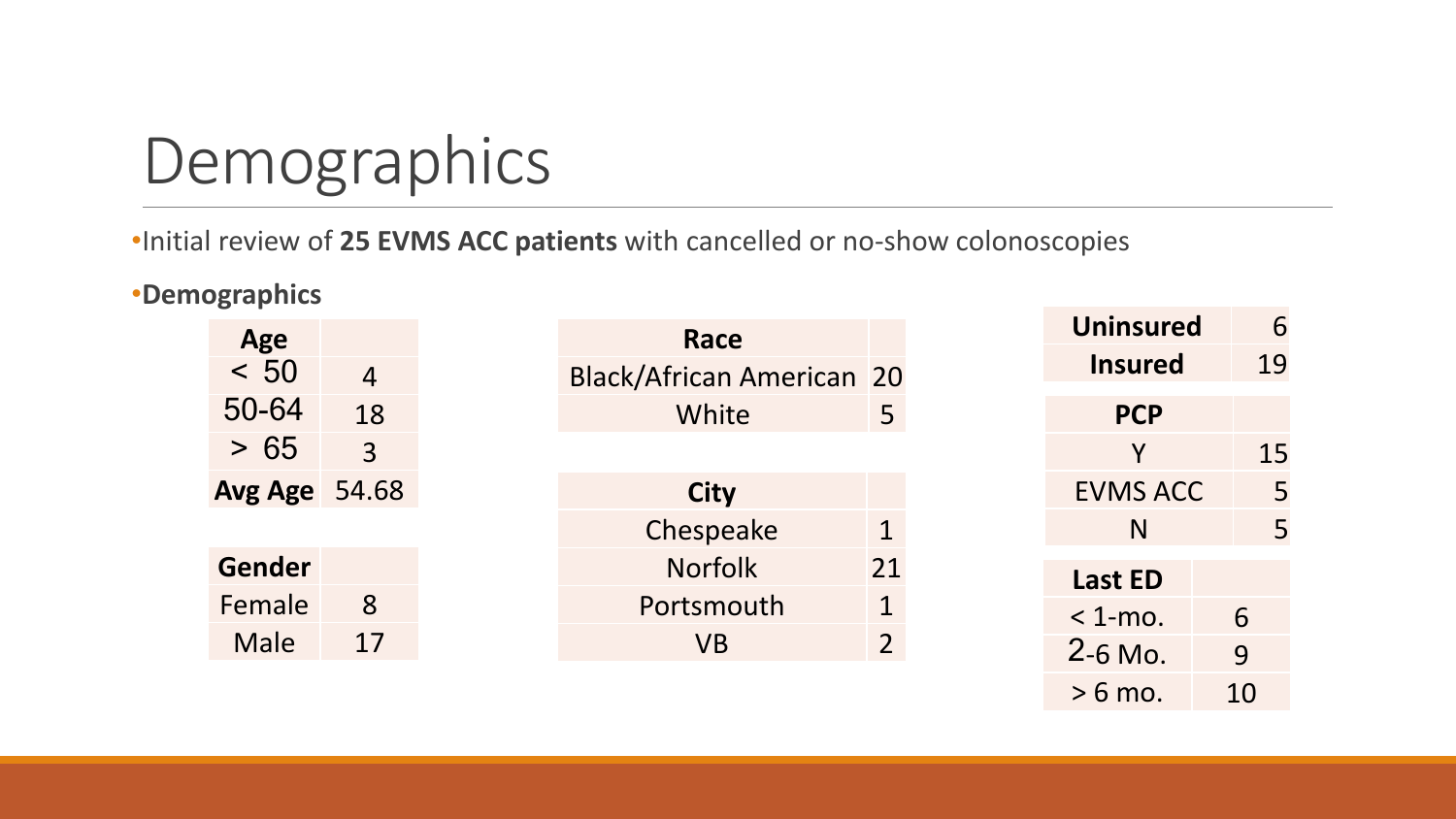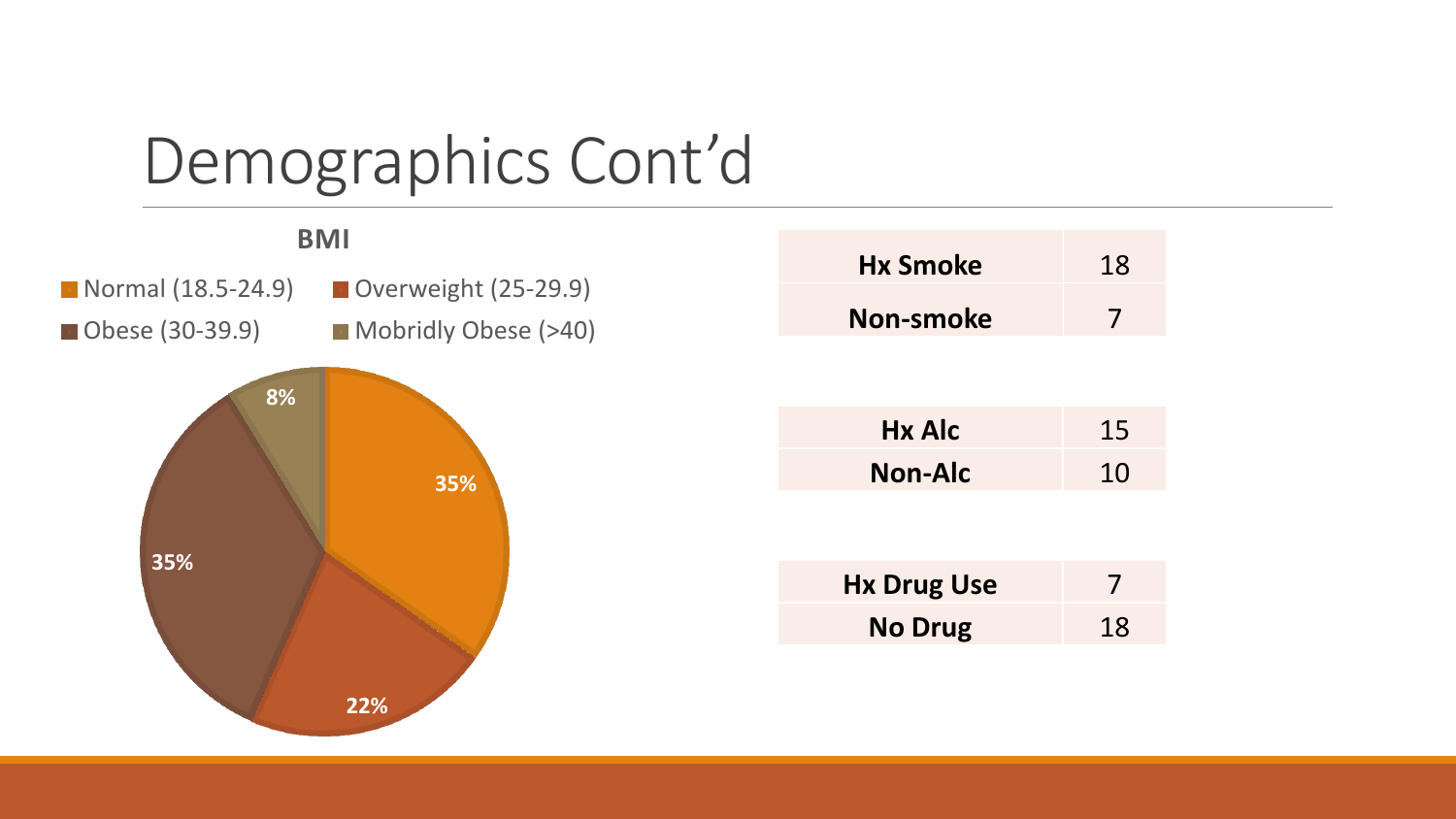## Pt Demographics Cont'd

| <b>Comorbidities</b>  |    |
|-----------------------|----|
| <b>Diabetes</b>       | 6  |
| <b>Hypertension</b>   | 12 |
| <b>Heart Disease</b>  | 5  |
| <b>Diverticulitis</b> | 7  |
| H/o Colon Polyps      | 8  |
| H/o other GI Issue    | 15 |
| H/o Cancer            | 3  |
|                       |    |



| <b>Family Hx</b>    |       |
|---------------------|-------|
| Cancer              | 56.5% |
| <b>Colon Cancer</b> | 4.3%  |
| DM                  | 47.8% |
| <b>CAD</b>          | 30.4% |
| HTN                 | 43.5% |

Cancel and No-show Pt's Family History n=23

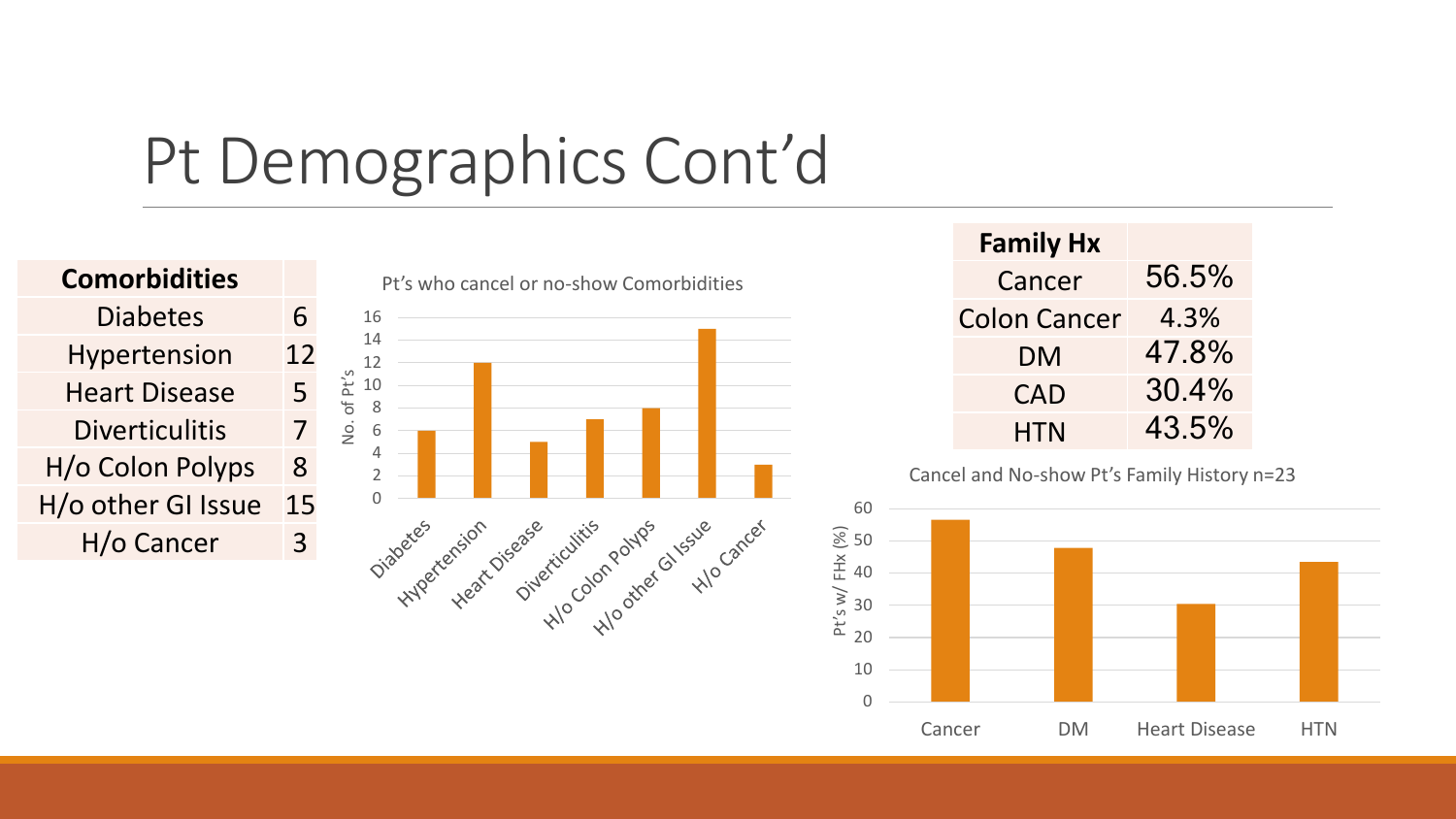### Preliminary Results Cont'd

#### **Colonoscopy Cancellations & No-Shows (N=25)**

| <b>Cx Pre-op</b> | 11                          |   | 44%        |
|------------------|-----------------------------|---|------------|
|                  | Poor Bowel Prep             | 6 |            |
|                  | Pt Issue (Chest Pain, etc.) | 3 |            |
| <b>No-Show</b>   | h                           |   | 24%        |
| Cx by Pt         | $\mathbf{R}$                |   | 12%        |
| <b>Other</b>     |                             |   | <b>20%</b> |

#### **Time to Rescheduled Colonoscopy (N=11)**

| <b>Total</b> | 11 |
|--------------|----|
| $<$ 1-mo.    | 5  |
| $1-6$ mo.    |    |
| $< 6$ -mo.   |    |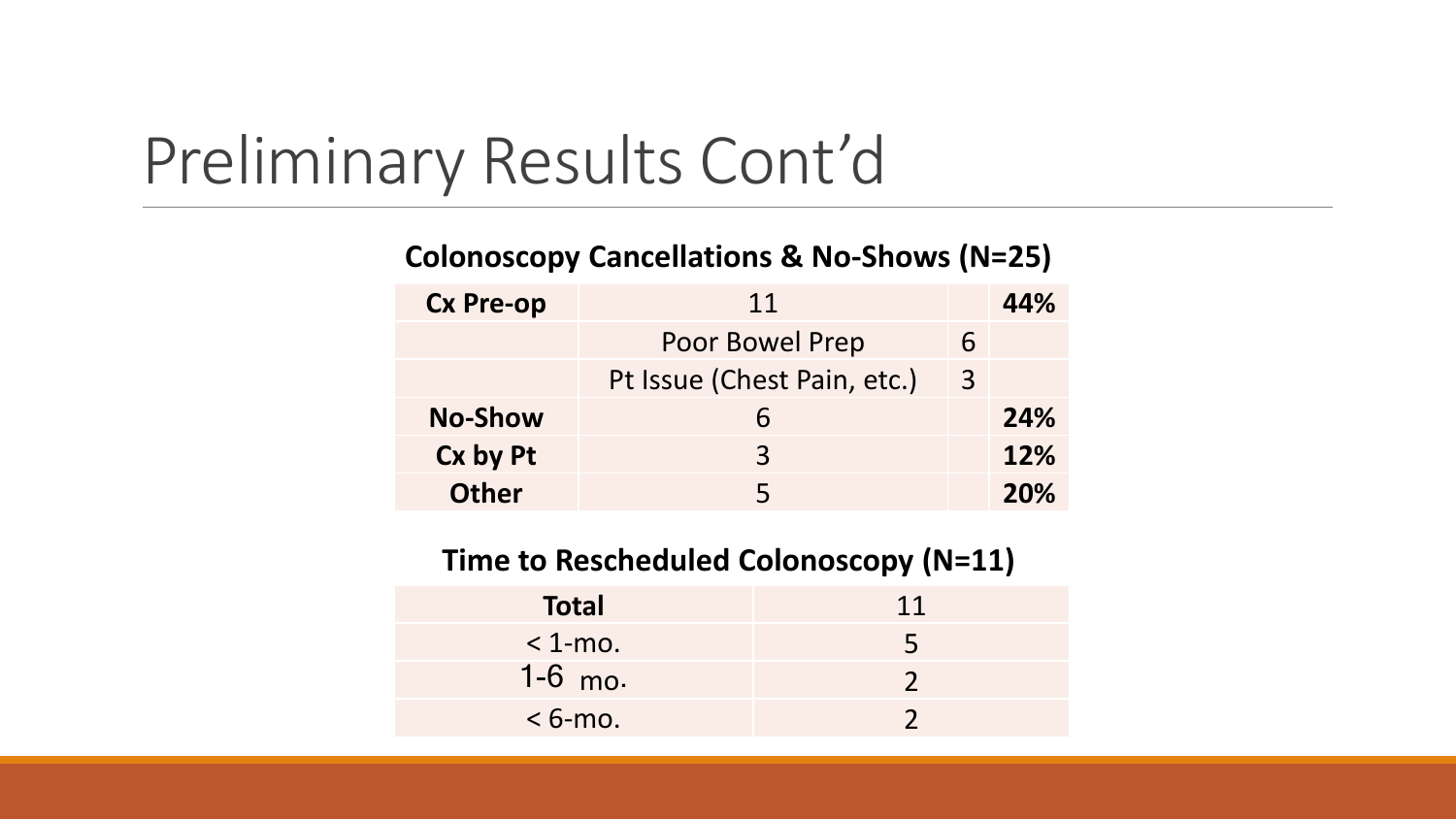### Preliminary Results from Remaining Pt's

#### •**Number of Encounters: 176** •**Number of Pt's: 153** •**20 Patients had >1 cancellation Reason Number Percent of Encounters** Patient No Show Day Of Surgery 31 18% No Reason Provided 21 21 12% Patient Illness 21 21 12% No Prep 18 18 10% No Ride Home 17 10% Inadequate Prep 19 and 19 and 19 and 19 and 19 and 19 and 19 and 19 and 19 and 19 and 19 and 19 and 19 and 19 Scheduling Error 1990 - 1990 - 1991 - 1991 - 1991 - 1991 - 1991 - 1991 - 1991 - 1991 - 1991 - 1991 - 1991 - 19 Weather/Traffic 8 5% Date/Time/Location Inconvenient 7 7 4% Insurance Wait Listed **7** 1 1 2 4 4 4 4 4 4 4  $\sigma$ Patient Cancelled Case **6 6 1 1 1 1 1 3**%

| Patient No Show Day Of Surgery  | 31             | 18%   |
|---------------------------------|----------------|-------|
| <b>No Reason Provided</b>       | 21             | 12%   |
| <b>Patient Illness</b>          | 21             | 12%   |
| No Prep                         | 18             | 10%   |
| No Ride Home                    | 17             | 10%   |
| <b>Inadequate Prep</b>          | 9              | 5%    |
| <b>Scheduling Error</b>         | 9              | 5%    |
| Weather/Traffic                 | 8              | 5%    |
| Date/Time/Location Inconvenient | $\overline{7}$ | 4%    |
| <b>Insurance Wait Listed</b>    | $\overline{7}$ | 4%    |
| <b>Patient Cancelled Case</b>   | 6              | 3%    |
| Patient No Show Pre-Op Workup   | 6              | 3%    |
| Other                           | 6              | 3%    |
| <b>Work</b>                     | 3              | 2%    |
| Not NPO                         | $\overline{2}$ | 1%    |
| <b>Court Date/Jury Duty</b>     | $\mathbf{1}$   | $1\%$ |
| <b>Family Emergency</b>         | $\mathbf{1}$   | $1\%$ |
| Move to Another Day             | $\mathbf{1}$   | $1\%$ |
| No Childcare                    | $\mathbf{1}$   | $1\%$ |
| Pregnancy                       | $\mathbf{1}$   | $1\%$ |